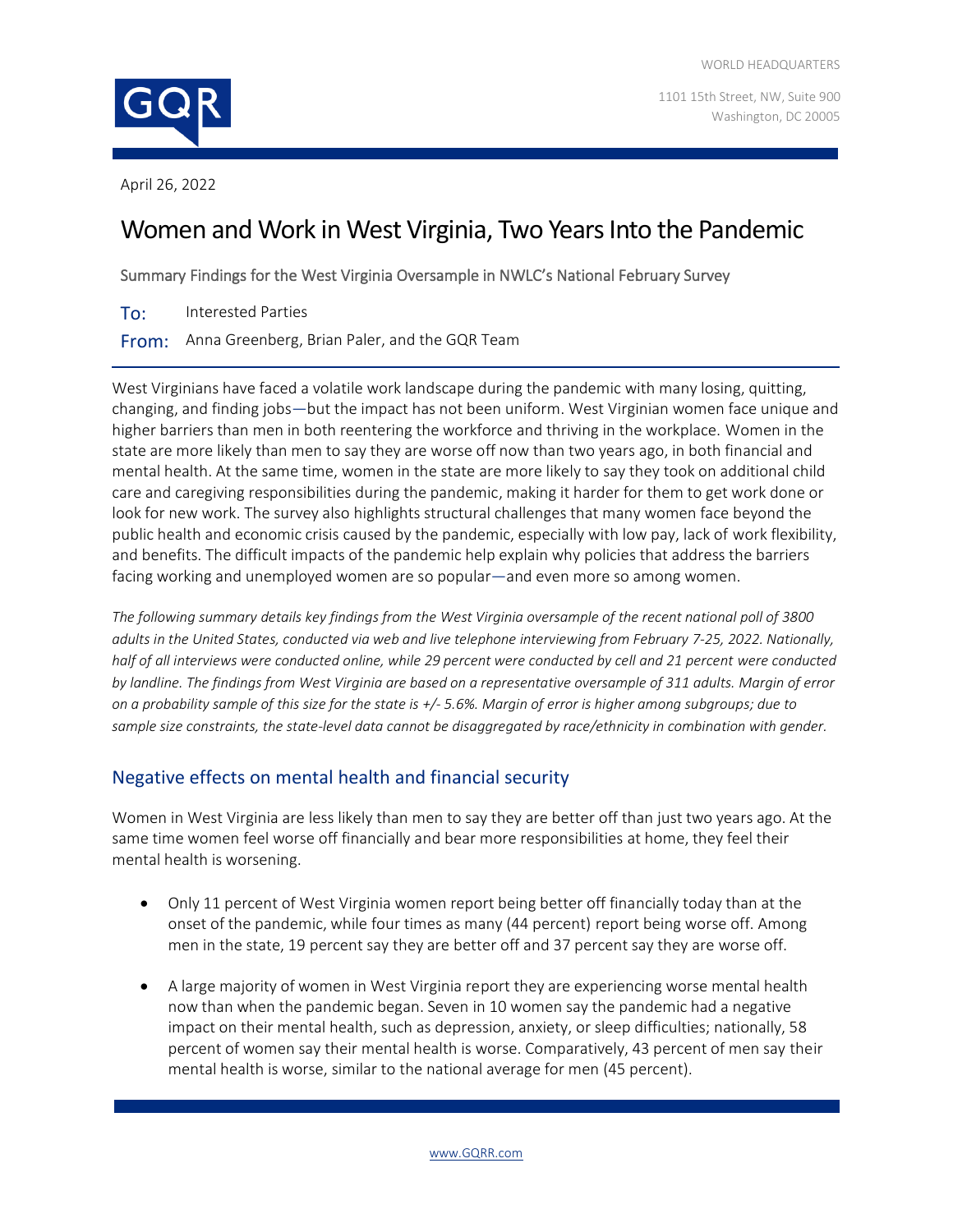• Among West Virginia women who report a negative mental health impact, 31 percent say they pursued treatment from a mental health professional, such as therapy or medication, for mental health issues, compared to 22 percent of men. Among those women who did not pursue help, one in three (33 percent) say treatment or professional help was not affordable, too hard to access, or that they did not have time to pursue it.



- Among women in West Virginia, 56 percent say their own or their family's physical and mental health is one of the top two causes of stress for them, compared to 52 percent of men who say so. Just over half (51 percent) of women cite bills and expenses as a top stressor, compared to 41 percent of men.
- Caregiving concerns are also a notable source of stress, especially for women: 32 percent of West Virginia women cite caring for children, elderly family members, or balancing work and caregiving as a stressor, compared to 25 percent of West Virginian men who cite one of these causes.

## A volatile employment landscape – both women & men struggling to get back to work

The pandemic brought dramatic changes to the American workforce, with large numbers of workers losing or quitting jobs, changing hours, and changing jobs. Almost 3 in 10 (29%) West Virginians say they lost or quit a job, reduced hours, or changed jobs in the two years since the pandemic began. However, unlike the national landscape, West Virginia women are a bit less likely than men to have lost or quit jobs during the pandemic, while majorities of both women and men who lost or quit jobs have not yet returned to work.

• In West Virginia, 20 percent of women working in February 2020 (and 25 percent of men) say they lost or quit a job during the pandemic, compared to 30 percent of working women nationally. Working women in West Virginia are about as likely as men to say they lost hours (30 percent and 33 percent, respectively.)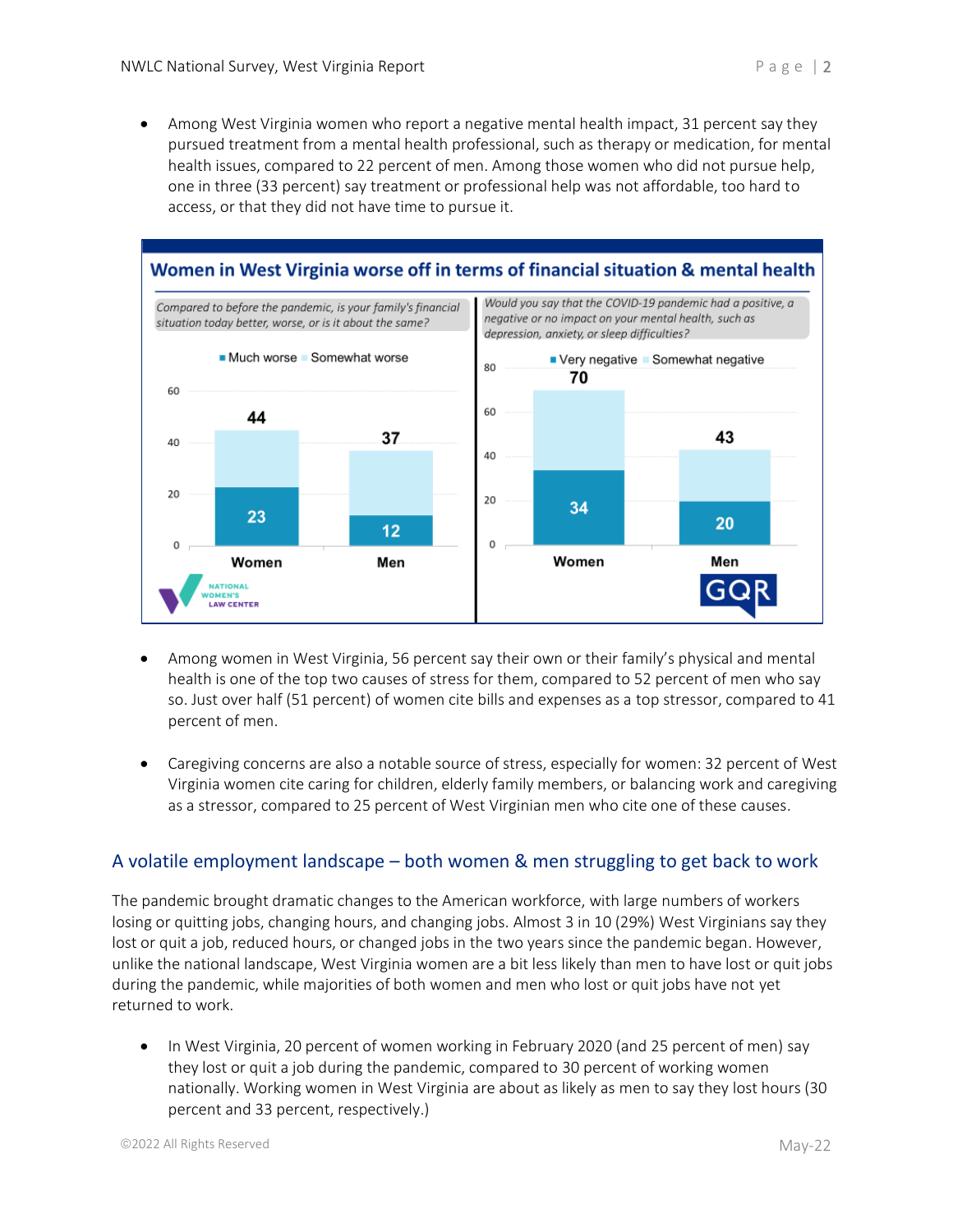- Both women and men in West Virginia are struggling to get back to work after losing or quitting jobs during the pandemic: Only 45 percent of West Virginia women, and 42 percent of men, say they found a new job after losing or quitting a job. This is different from the national landscape, where men are much more likely to have returned to work than women; the difference is not a result of more women getting back to work, but instead is driven by fewer men in West Virginia going back to work.
- When it comes to what West Virginians are looking for in a new job, both women and men are most likely to say their top priority is salary and benefits. After that, women are most likely to prioritize control over their work hours and the ability to work from home, while men are more likely to name growth opportunities and good coworkers and managers.
- Looking forward, both women and men see good job opportunities available, but women are slightly less optimistic than men—a 62 percent majority of women in West Virginia say there are good job opportunities available for someone like them, while 67 percent of men say so.

## Low job quality and inadequate support to meet caregiving needs

Women in West Virginia are significantly more likely to say increased responsibilities are hindering their ability to work, as child care and other caregiving responsibilities are falling more heavily on women. And working women in West Virginia are particularly likely to lack the flexibility, wages, and benefits they need to care for themselves and their families.

• Women are much more likely to say that having children at home from school or child care affects their ability to get work done or look for work. Just 29 percent of mothers maintain the same hours when kids are home, less than half the share of men (60 percent) who say so. Mothers in the state are more likely than men to say having kids at home means they must reduce working hours, work more nights and weekends, or stop working altogether.